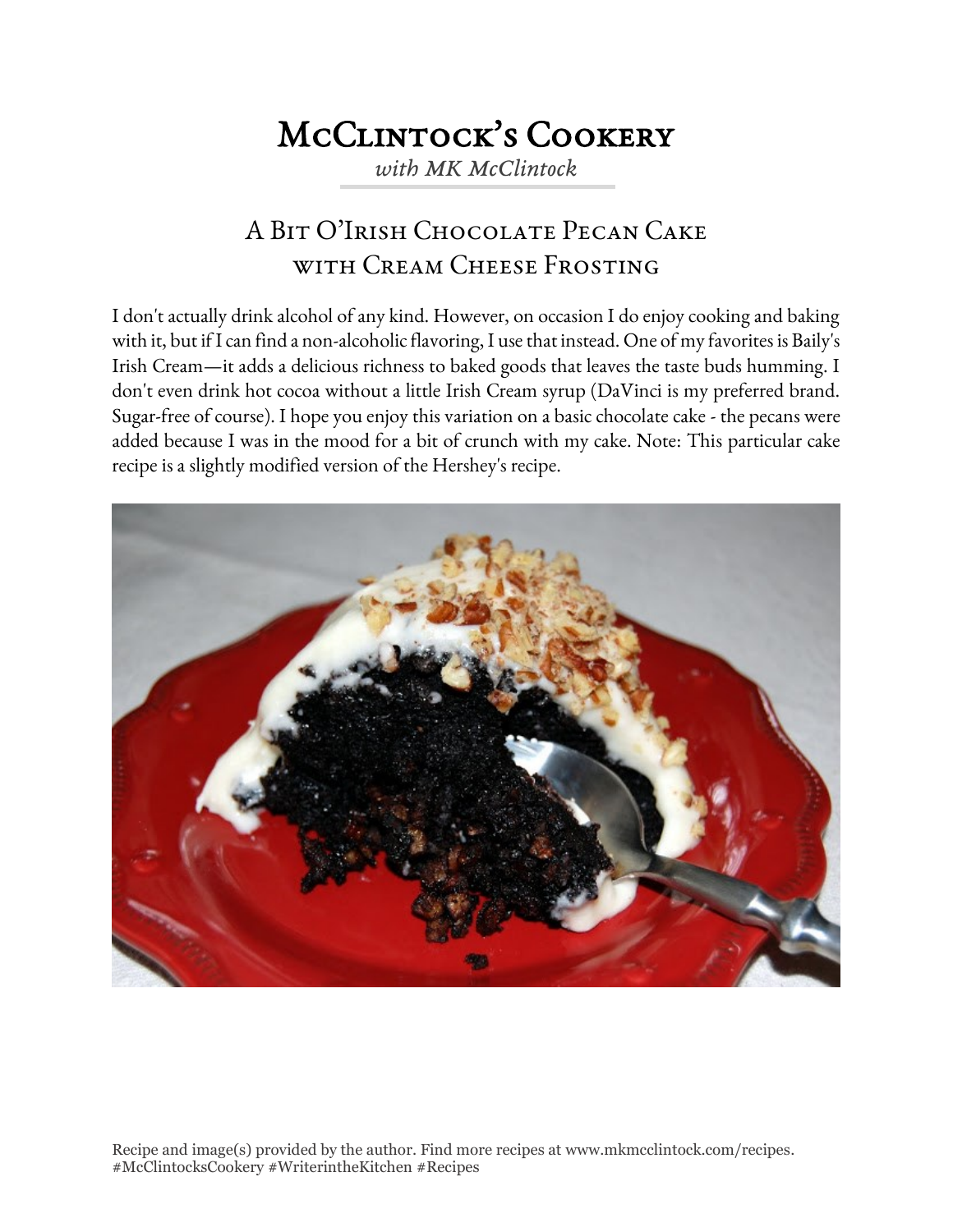## A Bit O'Irish Chocolate Pecan Cake with Cream Cheese Frosting

- 2 cups granulated sugar
- $\cdot$  1 3/4 cups flour
- 3/4 cups dark cocoa
- $1/\sqrt{2}$  tsp baking powder
- 1 1/2 tsp baking soda
- I tsp sea salt
- 2 large eggs
- $\bullet$  I cup skim milk
- 1/2 cup vegetable oil
- $3/4$  cup boiling water
- 1 tsp vanilla extract
- I tsp chocolate liqueur (pure flavor or extract will work)
- 2 tsp Baily's Irish Cream (Irish cream flavoring can be substituted)
- 2 cups coarsely chopped pecans
- 1. Preheat oven to 350 F.
- 2. Prepare pans: 1 large bundt pan (a small one will result in overflow) or 1 9x13 metal pan or 2-10" rounds. Spray with non-fat baking spray.
- 3. Stir together the first six ingredients; beat in eggs.
- 4. Add remaining ingredients, EXCEPT boiling water and pecans.
- 5. Beat on medium speed for 1 minute and high speed for 1 minute.
- 6. Mix in the boiling water beat on low just until combined.
- 7. Stir in by hand, 1 1/2 cups chopped pecans.
- 8. Bake for 35-45 minutes depending upon oven.
- 9. Cool on rack for at least 15 minutes; remove from pan(s) and continue to cool.
- 10. Frost (recipe below) and sprinkle with remaining 1/2 cup chopped pecans.

## Cream Cheese Frosting

- 7 oz 1/3 less fat cream cheese, softened
- 3/4 cup unsalted butter, melted
- 2 tsp Baily's Irish Cream (Irish cream flavoring can be substituted)
- I tsp chocolate liqueur (pure flavor or extract can be substituted)
- $\bullet$   $I/2$  tsp pure vanilla extract
- 3 1/2 cups confectioners sugar